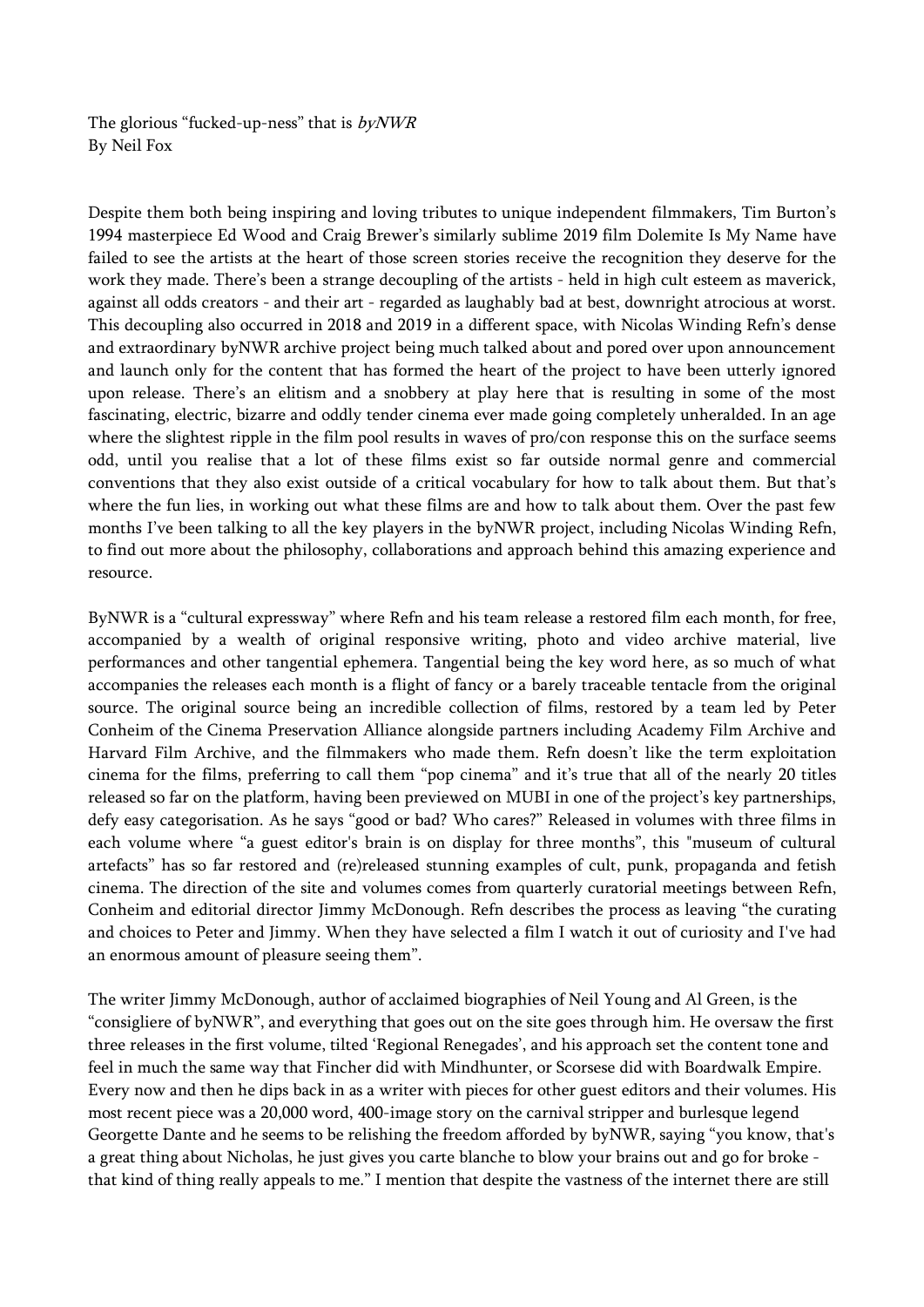very few places that encourage the kind of length and depth that byNWR is becoming renowned for. He replies that

"Nic sold me on the Alice In Wonderland thing, that's what he wanted it to be like, an adventure and something original. Hats off to him, and David (Frost) our designer. Most places online have rules and regulations, it's got to be a certain way. Listen, Nic definitely had me in his face saying things like 'people will want a contents page,' but he didn't want to hear it. In fact, he would have none of it," says McDonough, laughing. "Nicolas could give a shit about making it easy. He wants it to be beautiful."

It's clear from spending time talking to Jimmy and Nic that they are kindred souls. Their collaboration is a passionate and feisty one but they are always working to the same end, making the site a museum of human stories that takes figures from the fringes and brings them into sharper focus. As Jimmy puts it "I love the human story and what's lurking behind a lot of these artefacts that we've dug up are many great human stories that don't get told. Like Georgette (Dante), I mean, she faced every obstacle in her way and yet, she came out on top and was this great contortionist magician and a million other things. That kind of human spirit appeals to me and I'll document it whenever I can get the chance". It's a thrill to hear Jimmy talk about the characters whose stories are available to learn about on the site, especially as it wasn't cut and dried that he would be involved. Despite helping Nic pinpoint titles of interest when the opportunity first arose to buy the collection of prints that form the backbone of Refn's collection and the byNWR archive project, McDonough felt that, having spent a lot of time around the legendary 42nd Street fleapit scene, this was not a period of his life or experience that he wanted to revisit. He'd been there the first time round and wasn't in a hurry to revisit films he didn't necessarily feel were worth the time. Refn changed his mind though. As he says "Nicolas has such a unique take on these films, it made me look at them in a whole different light. To hear him talk about a film like Shanty Tramp, or Murder In Mississippi is to hear his unique approach to what he thinks the films are really about. He really cares about and is interested in them and you can't help but be inspired by that." I tell him it's so nice to hear him talk about their relationship and that listening to him, and reading McDonough's initial introduction to the project in the first volume, reminds me of the relationship between Ralph Steadman and Hunter S. Thompson in terms of egging each other on and pushing each other to the limits of their potential and friendship. He gets a bit choked up, saying it reminds him of something very personal, but agrees, and elaborates

"You hit the nail on the head. I've been lucky in my life to have a few great partnerships and this one is certainly the equal of any of them. It's very tempestuous, there have been screaming matches and fights about it all. We're very passionate people. None of it comes easy. But it's extremely rewarding and I'm in it for that. He wants the best out of you and he'll get it, even if it means pushing you to the end of your rope. I have a similar approach – and all of it is in a sense of fun. Demented perhaps, but fun nonetheless".

One thing I'm curious about when talking to the byNWR team is what their personal favourites in the collection are. For Jimmy, it's Saul Resnick's 1966 fetish drama cum faux documentary/public information movie Maidens Of Fetish Street "It's beautifully shot, so singular in its attack. It just blew my head off. And Peter (Conheim) and crew made it look so sublime. I was used to seeing these films on 42nd Street where the print had a big red line through it, you couldn't hear the sound and it was like looking at a murky goldfish bowl. To see these things unveiled in such pristine fashion is a beautiful thing".

The person responsible for the pristine restoration of Maidens and the other films in the collection is Peter Conheim. When I talked to Refn he was keen to constantly iterate how invaluable Conheim is to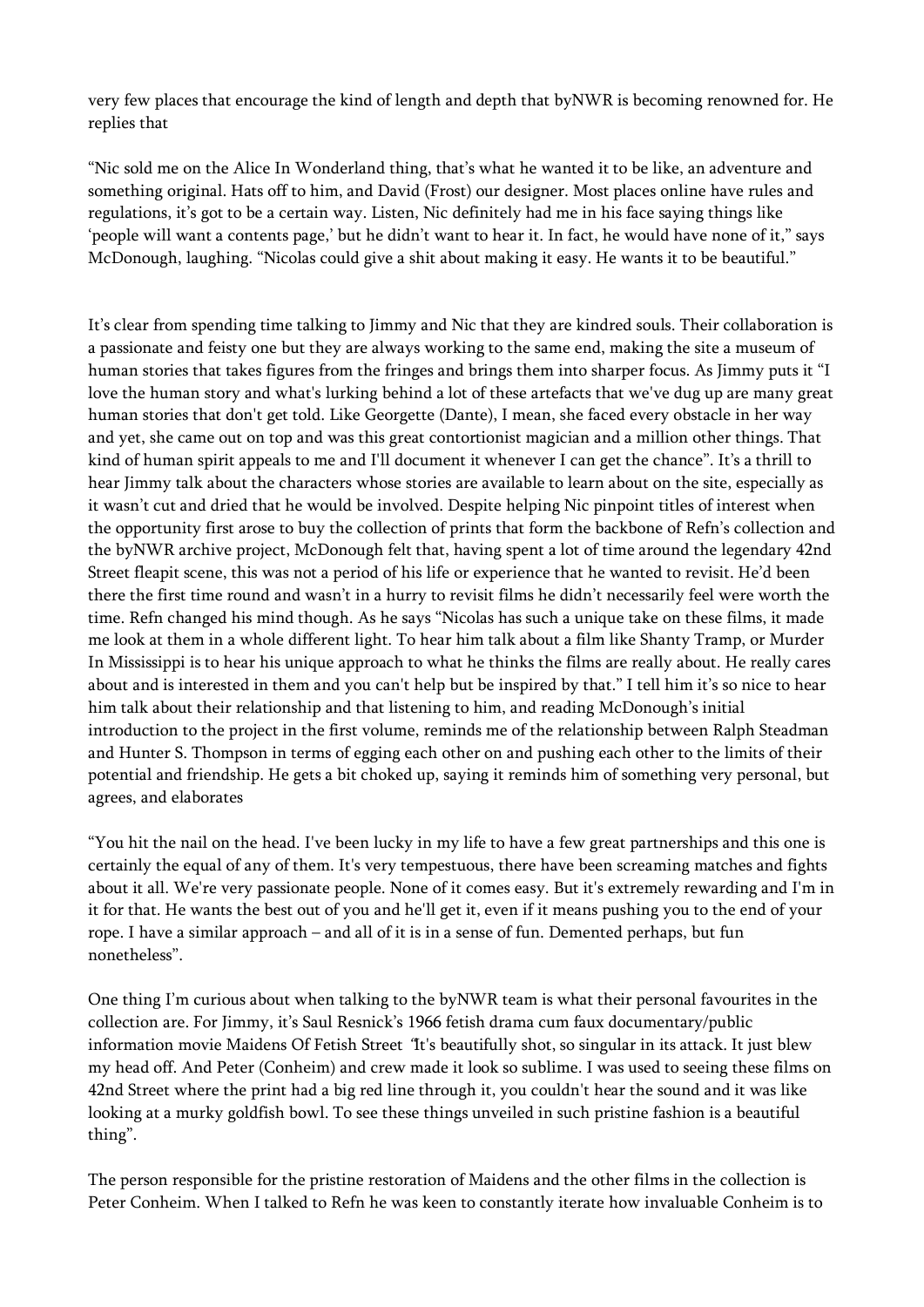the success of byNWRso when I talked to Peter I was keen to learn about the process of restoration and we used Joseph Mawra's Deep South Civil Rights melodrama/grindhouse Murder In Mississippi as the case study, as it had just previewed on MUBI when we spoke. The element that Conheim and his team worked from was not an original negative but simply the only 35mm print they could find, the only one known to exist anywhere. This was different to the early restorations that were from camera negatives, where "it was possible to make them virtually perfect or close to perfect". The Murder In Mississippi print wasn't in great shape though as it had served good time on the Drive-In circuit in the American South, a circuit like most Drive-In circuits not renowned for a high level of duty of care regarding prints. The restoration was approached as if it was the original negative, with all the resources and skills that the byNWR has at its considerable disposal, including supreme restorationist Ross Lipman as image consultant and Andrew Drapkin as the colourist/operator, but that doesn't guarantee success. Conheim said "when we work on a movie like that all we can do is take our one print, and just try our best to resuscitate it image and track wise. In the case of that movie it was really hard. It was so compromised, and not just physically damaged. It was so dark. The night scenes had virtually no image on the film. We were able to do a lot and if you compare the previous transfers to it, you can actually see what's happening in some of the shots that you literally couldn't see before". I ask him if the limitations of restoration can be frustrating, which leads to a fascinating insight into the byNWR project and the relationship between Conheim and Refn as collaborators. Conheim describes it as so

"If there is a tension that exists amongst ourselves it's around this. Nicolas's aesthetic as a filmmaker is very different. He has a very glossy aesthetic and when we first started doing this he really had it in his head that our restorations should be pristine, they should be the Rolls Royce of all restorations and I totally got where he was coming from. My job in a sense, as a preservationist was to wean him off that. I felt I had to gently educate him to the idea that you can't always - I love this expression 'you can't make a silk purse out of a sow's ear". Conheim goes on to talk about the tensions in the process of restoration and it's clear he reflects on and considers them often. He talks about the "liminal tension" inherent in trying to honour the original vision of the filmmaker but also the original artefact that came out of that vision and the place the artefact had in the world, be that on the Drive-In circuit or in Times Square fleapits. He calls the tension an "interesting game", one he plays with himself over what to clean up and what to leave. Ultimately he, Refn, McDonough and everyone involved with byNWR want that tension retained, for audiences and visitors to feel when they experience these films.

Conheim talks like a true collector, so I ask him about the hunt for these films and he regales me with an amazing story about a warehouse in New Jersey with "thousands and thousands and thousands of films, I mean, literally", most of which are uncatalogued and are the result of a laboratory selling off its elements over a decade ago. He has had his fair share of eureka moments in this vast space "every once in a while I found something and it was like 'Holy shit do you realise what this is? This is the original negative of you know, blank, that's been thought to be lost". As with McDonough I ask him for his favourite title of the bunch, and as with McDonough he plumps for Maidens Of Fetish Street. This is after some consideration as he admits it's hard given how close he is to the physical process of restoring these titles for release. But Maidenshe says "really exemplifies the best fucked-up-ness that is byNWR. That movie is so inexplicable in a way that only a single feature a director ever makes can be. It is so out of left field and I love it because it manages to be vaguely sexy, but not, not quite sexy enough which is partly why I think it's great". He also holds a special place for the supremely strange films of Estus W. Pirkle, an evangelical preacher, and Ron Ormond. byNWR has so far released The Believer's Heaven and If Footmen Tire You What Will Horses Do?. Both films take the form of direct address sermons intercut with long dramatic recreation sequences of violent and desolate projected futures of doom for planet earth, in the forms of apocalypse and communism, where the only salvation is in the Lord. Conheim's special pleasure in these films comes from the fact that they were never meant to be screened for the general public and doing so feels "blasphemous".